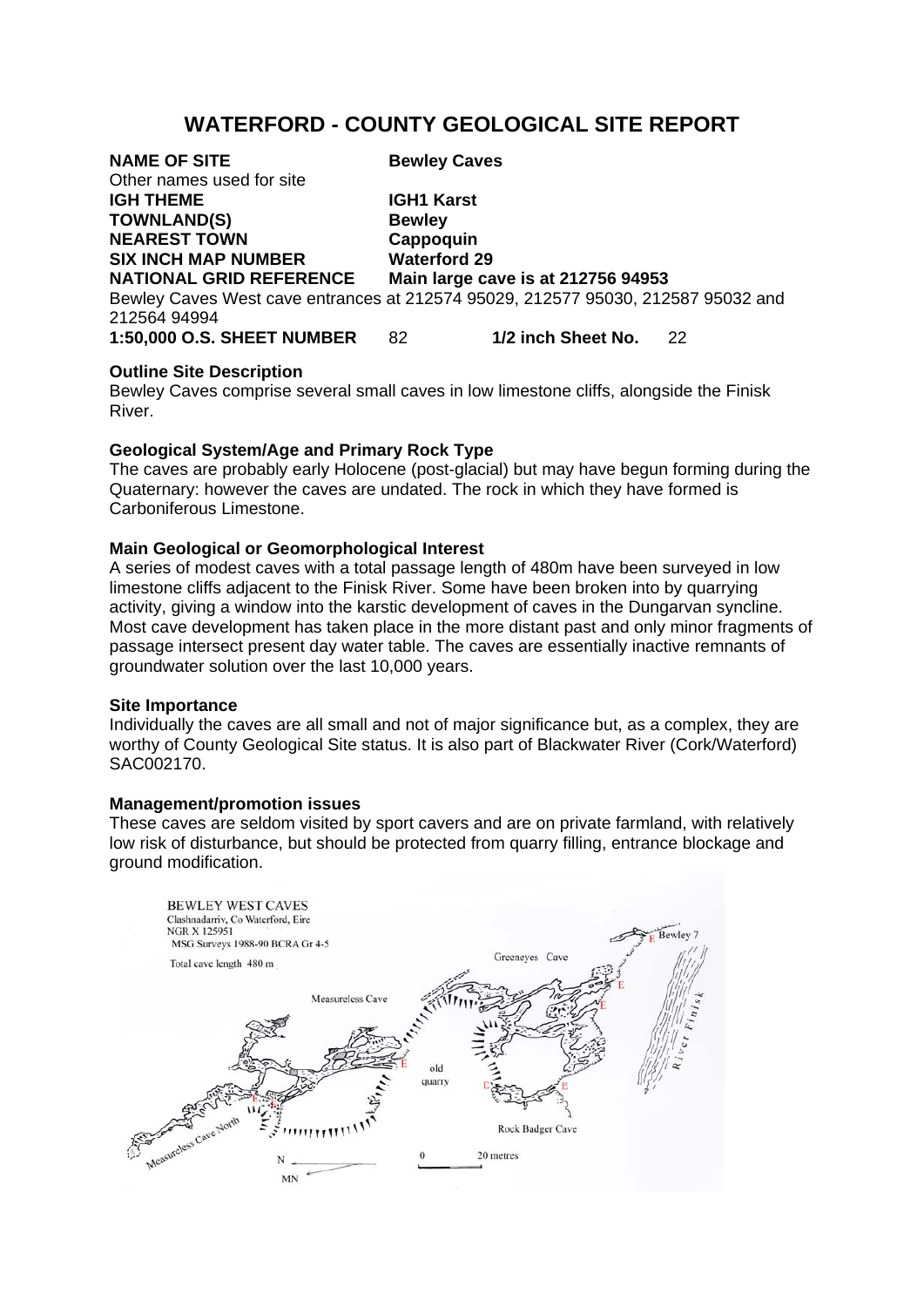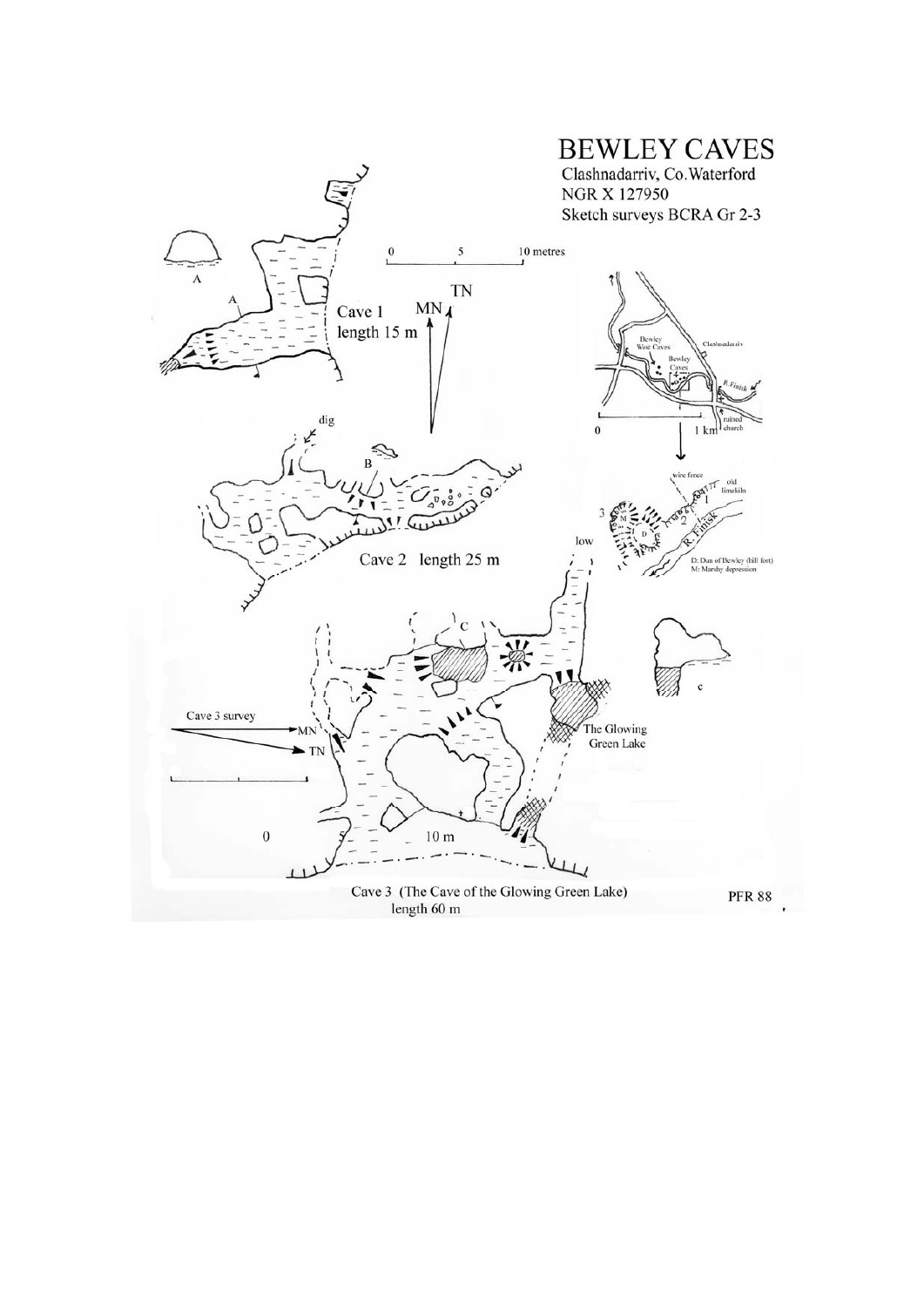

Many Bewley West cave entrances are very small. Bewley East caves are hidden in vegetation.



Entrances to Cave 3 (the Cave of the glowing green lake) in a wooded pit.



Bewley West old quarry with many small entrances.



Cave 3 shows phreatic karstification.